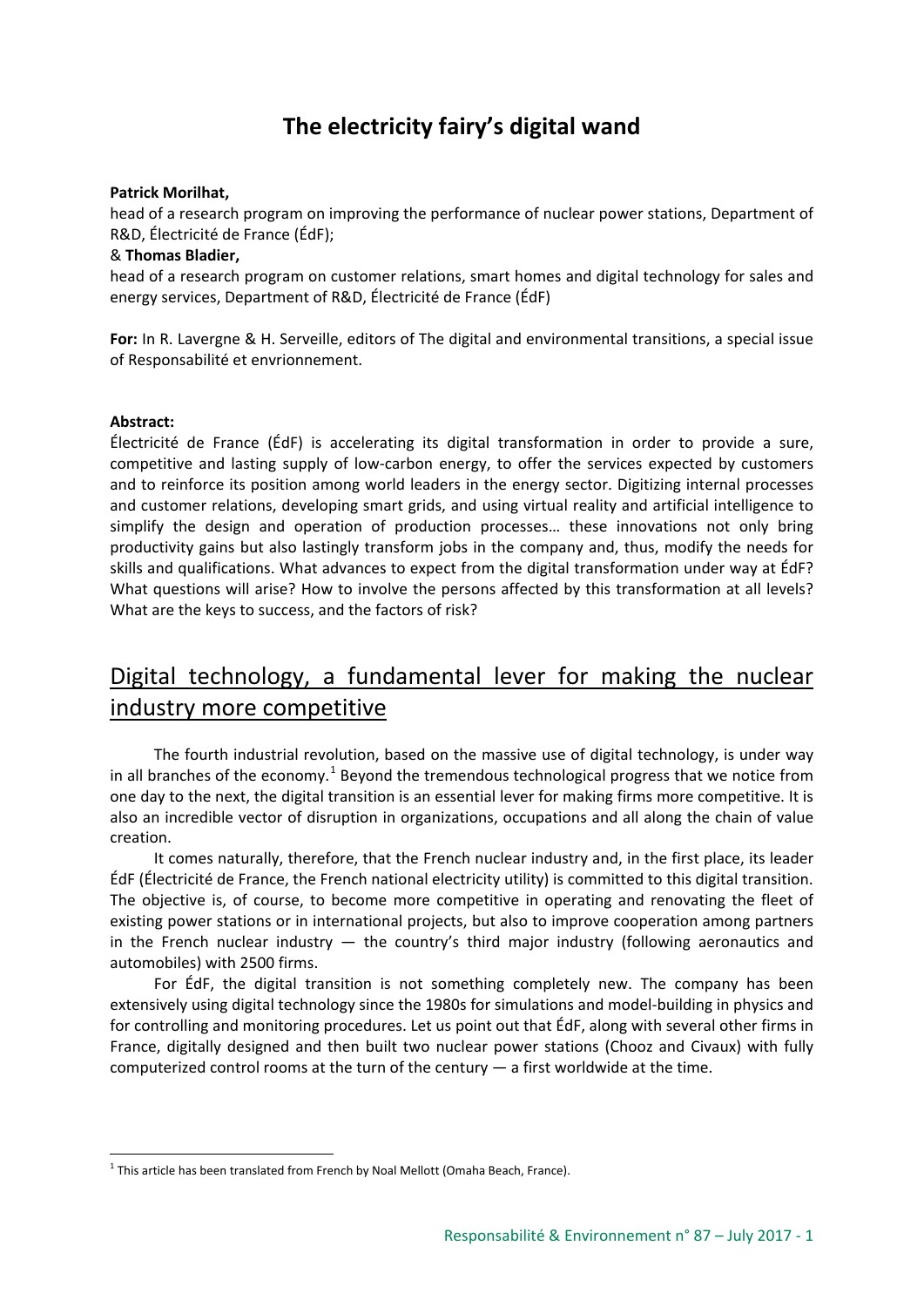By comparison, the digital revolution under way has THREE NEW DIMENSIONS: the recent acceleration of technological progress; its implications for an installation's life cycle; and the importance of "digital continuity" to make sure that both the principal and agents to a contract advance at the same pace in the quest for gains.

The FIRST DIMENSION is technical: the automation of processes and the switch from anagogical to digital systems; the development of the Internet of objects (IoT); the resulting increase in data flows; and the strides made in artificial intelligence, whether due to the power of algorithms or increased computational intensity. An example of a current innovation on this dimension is the predictive maintenance of components and materials. These so-called e-monitoring systems, developed at the start of the century, have been successfully deployed at ÉdF's power plants (nuclear, thermal and hydraulic). What is now needed is to expand the scope of monitoring to all processes and to fit unequipped ("orphan") installations out with low-cost (if possible, wireless) instruments (exchangers, valves, etc. mainly in the secondary facilities at power stations). The progress being made in big data technology and methods of machine-learning open possibilities for working out solutions that are more agile, less expensive and less dependent on the technology installed. Such solutions will make it easier to cross data from diverse sources (for instance, digital data from current processes and textual data from maintenance reports).

The SECOND DIMENSION of the ongoing digital revolution is related to a time factor, namely: an installation's life cycle. There are software applications for designing reactors (through simulations), operating and maintaining installations (through virtual imagery, enhanced reality and artificial intelligence) and dismantling installations (with the help of robots). An example of an underway innovation on this dimension is virtual reality and immersive techniques. R&D at ÉdF has developed a tool for virtually visiting a nuclear reactor thanks to high-definition panoramic photographs (360°), 3D laser scans, CAD data and blueprints. For a year now, this tool has been used to prepare the *grand carénage*, ÉdF's plans for overhauling existing nuclear power stations to keep them longer in use. Thanks to a technology borrowed from video games, a technician virtually moves around inside a reactor building to prepare interventions (for example, to determine the optimal height of scaffolding or to check, down to a decimeter, how much room is necessary for the intervention). Deep-learning technology is also being used to automatically detect, on masses of photographs, the objects or evidence that identify certain materials.

The THIRD DIMENSION is organizational: the relations between ÉdF and its partners. While a power station is operating, ÉdF is the source of most of the added value. In contrast, when installations are periodically halted, this value is mainly created by maintenance companies. Productivity gains thanks to digital technology have to be made all along the chain from the contracting authority to all contractors and second-rank subcontractors. This "digital continuity" in a big firm's operations entails reaching agreements on the ownership and sharing of data, on the tools to be used and their interoperability, on the adoption of joint standards for naming objects or concepts, etc. To make headway along this dimension, ÉdF has set up a Digital Transition Club for devoting thought to setting up a joint digital platform with its partners (like the BoostAerospace platform in aeronautics). The objective is to enable stakeholders in the nuclear industry to work together on the same project while sharing documents, models, etc., and seeing to the traceability of specifications and data. An example of this digital continuity: the use of systems engineering methods has been coupled with advances in digital simulations for designing power stations and rapidly making prototypes of new control rooms for reactors. R&D programs figured in a project funded by the Direction Générale des Entreprises (DGE, part of the French Ministry of the Economy). For four years, ÉdF, AREVA, the Atomic Energy Commission (CEA) and the nuclear industry's other partners, such as ATOS, RRCN, ESTEREL/ANSYS or ALSTOM/GE, took part in this project which, in 2014, gave birth to FabLab Connexion. The tools designed during this project considerably reduce the time spent on preliminary studies and will help design new reactors or modify existing ones.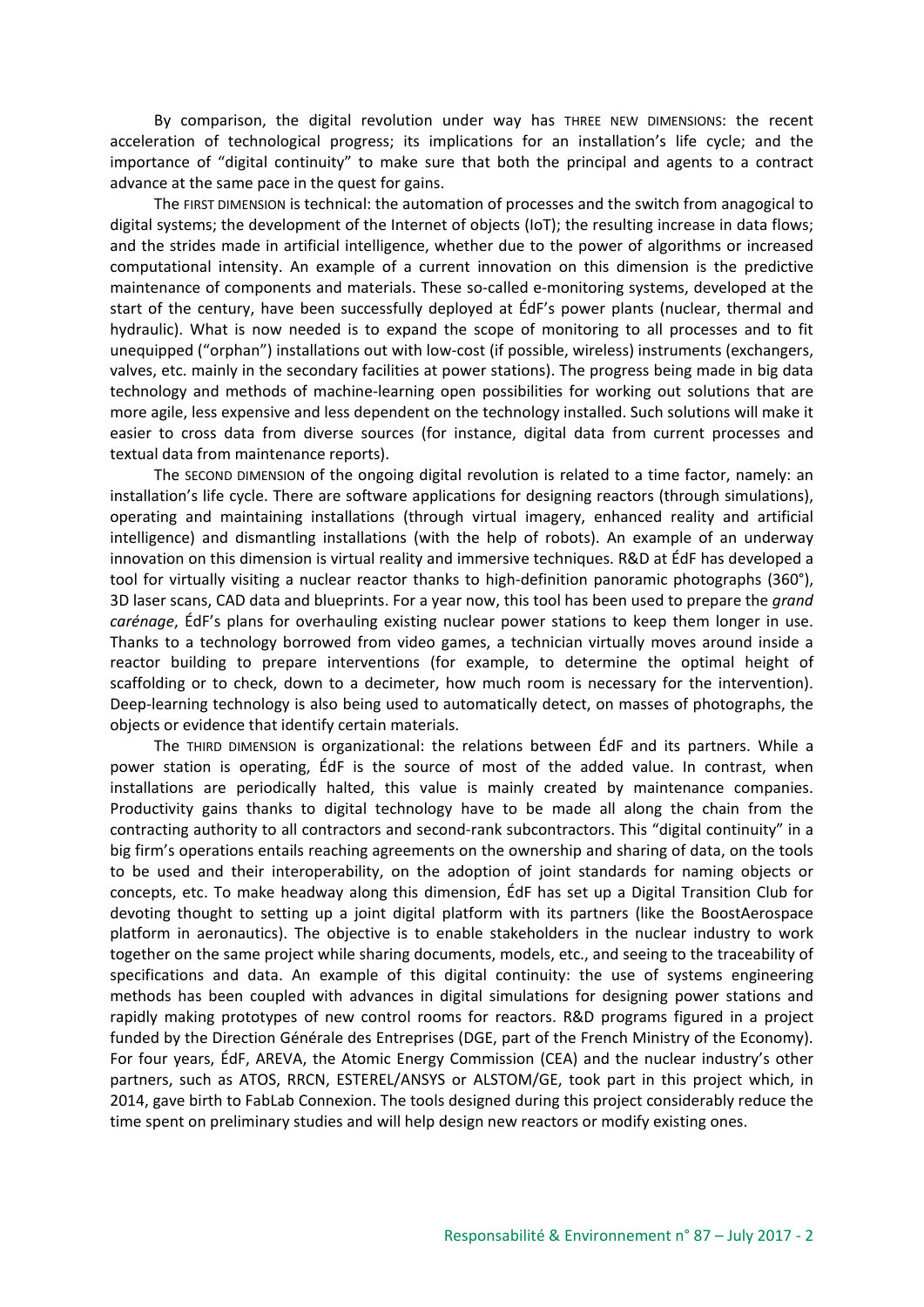The main purpose of all these R&D innovations is to prepare for the future, to simplify the design and operation of nuclear power plants. Meanwhile, engineers and plant operators have, themselves, come up with many other innovations. For instance, ÉdF's engineering teams have ever more exchanges for the purpose of designing new reactors in line with plant life-cycle management (PLM). The information for equipment specifications is no longer on paper; it is managed in an electronic format. Modifications are thus automatically redirected toward the services that use the data. Since 2015, to cite an example, the management of the EPR construction site in Flamanville (Manche Department) has been digitized, as have been all tests conducted there — all this for keeping the calendar for firing up the reactor. Digital technology is also of growing importance to plant operators: 800 digital applications developed for production in the single year of 2016! Many innovations simplify not only the interventions of work teams at the plant but also the work of managers. Information from rounds at the plant is entered in electronic format; digital "occupational packs" have been made containing documents and computerized procedures; job portals have been opened to decompartmentalize information systems; etc.

How far is it possible, or desirable, to take digitization? ÉdF and the nuclear industry still have to address problems related to; the ownership and governance of data; cybersecurity; the precise amount of value added by digital innovations in comparison with their (often underestimated) costs; and the impact of digital technology on the skills and qualifications of occupational groups.

## Digital technology, a new era for energy suppliers and distributers

### **Electricity grids digitally turned into "smart grids"**

Digital technology represents a tremendous opportunity for transforming electricity grids. The recent move toward "smart grids" entails deploying telecommunications and computer technology in order to monitor and control the grids for transmitting and distributing electricity. This technology has been honed during large-scale demonstrations, which have led stakeholders (grid managers, sales forces, equipment manufacturers, etc.) to adopt a joint set of standards. Smart grids will be able to keep abreast with the energy transition. They will be more resilient and flexible for coping with contingencies by, for example, adjusting to the intermittence of renewable energy sources (wind power, photovoltaics, etc.) or instantaneously modulating the demand for current as a function of variations in the price of electricity or the quantity of  $CO<sub>2</sub>$  emitted.

For customers, the most visible change is the deployment of Linky. This smart electricity meter will serve to follow much more closely the consumption of electricity. Consumers will have precise information for controlling their consumption. Linky will also be used to design offers of rates that can be modulated over time (beyond the rush and slack periods previously used). The grids will adapt better to customers' consumption patterns and provide incentives for adopting virtuous behaviors. In an act less visible to the general public, connected meters are also being installed in businesses, which did not initially benefit from this offer.

Besides the conventional jobs (electrical engineering, etc.) required for the grids, new skills and qualifications are needed in telecommunications and computer science. The many changes under way in these fields will provide applications for machine-to-machine (M2M) interactions via connected devices and solutions for better supervising and operating the grids, or for coping with looming threats against cybersecurity.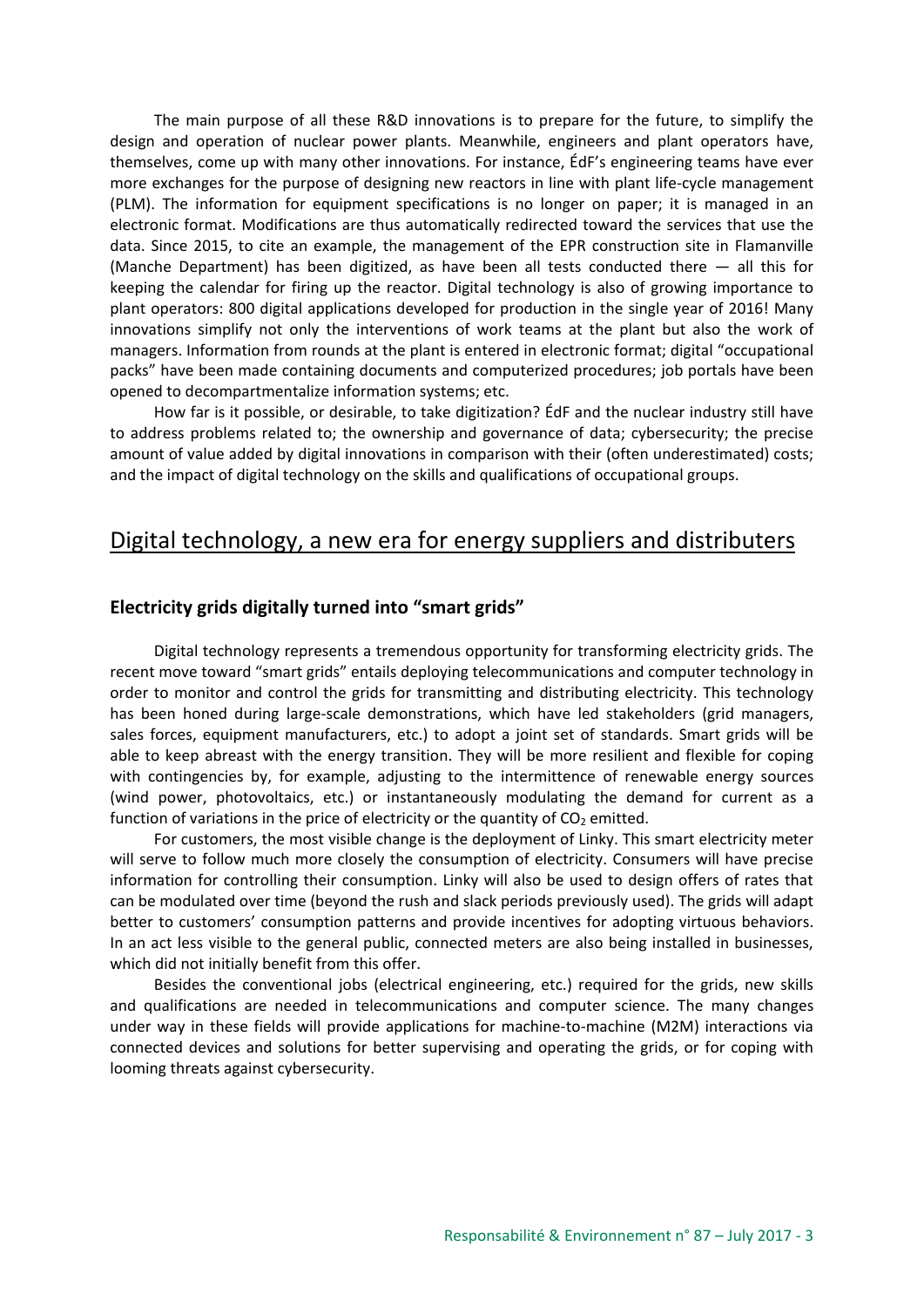### **More data, more findings**

What characterizes the digital transition is the abundance of data. Besides the data from connected electricity meters, there are the data produced by intrafirm processes or generated by connected devices, not to mention, the open data from third-party sources. Energy suppliers can use big data to optimize in-house processes and offer better customer services. For example, open data have been used to improve predictions of the number of telephone calls from customers as a function of the season. ÉdF answers more than thirty million calls per year, but with very strong variations from day to day. By observing real estate queries (via search engines on the Internet), the firm has been able to foresee the peaks in telephone calls motivated by a change of residence and thus become more responsive to its customers. Thanks to data processing, ÉdF is also helping customers better control their consumption. It has opened websites where individuals, as well as businesses and local authorities, can follow up on their consumption of electricity (and of natural gas): the seasonal trend of their consumption patterns, their intensive uses of electricity; recommendations for curtailing consumption, etc. This advice is increasingly improved thanks to the data from connected devices, the interface between customers and ÉdF's services.

The skills and qualifications required for all this are quite varied: data scientists who process data (for statistics, etc.) but can also extract and manipulate data (informatics); designers and ergonomists who make interfaces that are intuitive and efficient for intrafirm users, customers and corporate partners; etc. Work methods are changing too. Agility is in demand, since innovations can be used to rapidly test insights and prototypes. Work is being organized "transversally" inside the company. Opening toward academic and industrial partners, and toward start-ups, is an indispensable accelerator of innovation.

### Digital opportunities for new customer-firm relations

Besides technological innovations, another manifestation of the digital transition is customers' new expectations about their relations with firms. "Horizontal" peer-to-peer relations are overwhelmingly in demand. In Nice for example, ÉdF is experimenting with CityOpt. This application allows customers to form virtual communities (as on the social media) and to name a local association or program as the beneficiary of their efforts for energy efficiency. The value added for ÉdF is to bring people together on a website where consumers enjoy a large degree of autonomy for choosing actions and assigning gains.

On its market for businesses, the company has set up ÉdF Connect Firms, a digital service platform based on the principle of cooperation among business customers, start-ups and ÉdF. The catalog of proposed services is enlarged with contributions from the community. As a function of the needs and expectations voiced by these businesses, third parties (start-ups, innovative small businesses, developers, etc.) propose their services or offer to design new ones. Customers benefit from innovative services; and start-ups, from rapid feedback and improved visibility. Rather than trying to propose all the solutions itself, ÉdF's role is to bring customers into relation with each other by offering them access to a wide range of digital services that respond to their needs.